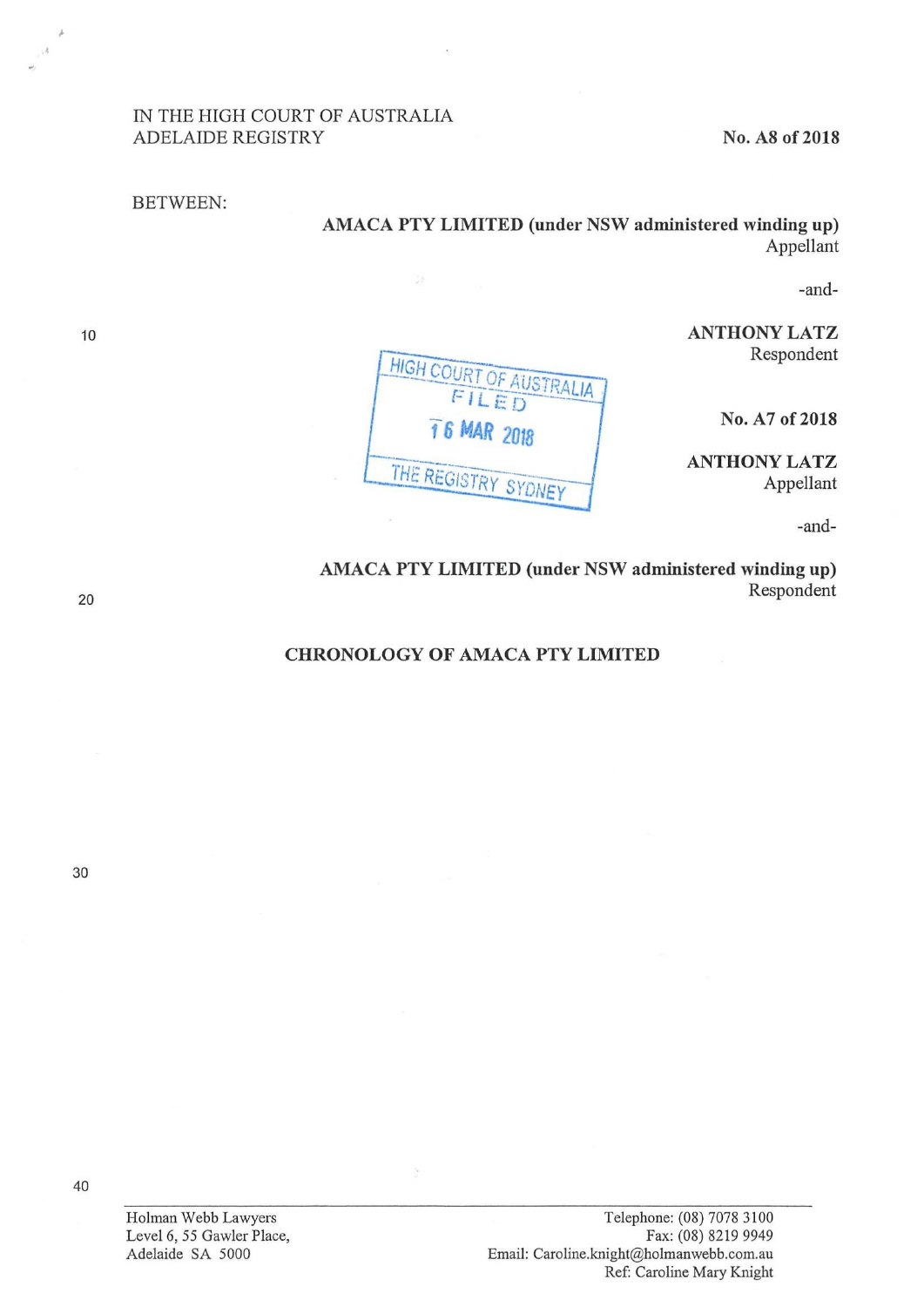## Part I:

Amaca Pty Limited (Amaca) certifies that this chronology is in <sup>a</sup> form suitable for publication on the intemet.

|     | Event                                                                                                                                                                                     | Date             | <b>Reference to Joint Core</b><br>Appeal Book (page and<br>paragraph number) |
|-----|-------------------------------------------------------------------------------------------------------------------------------------------------------------------------------------------|------------------|------------------------------------------------------------------------------|
| 1.  | Mr Latz is born                                                                                                                                                                           | 26 April 1947    | 56 [8]                                                                       |
| 2.  | Mr Latz commences employment<br>with the State of South Australia                                                                                                                         | November 1974    | 10 [27]                                                                      |
| 3.  | Mr Latz inhales asbestos dust and<br>fibre whilst cutting and installing<br>asbestos fencing at a property at<br>Glenalta                                                                 | 1976 or 1977     | $9$ [19]; 55 [2]                                                             |
| 4.  | Mr Latz applies to become a<br>contributor to the South Australian<br>Superannuation Fund shortly before<br>his 30 <sup>th</sup> birthday, and is accepted                                | 1977             | 56 [10]                                                                      |
| 5.  | Mr Latz begins living with Ms Joan<br>Taplin in a de facto relationship                                                                                                                   | 2001             | 56 [12]                                                                      |
| 6.  | Mr Latz retires from his State<br>public service employment at the<br>age of 60 and starts receiving a<br>fortnightly superannuation pension<br>under the Superannuation Act 1988<br>(SA) | 26 April 2007    | 56 [13]                                                                      |
| 7.  | Mr Latz commences to receive a<br>partial Commonwealth Age pension<br>from Centrelink                                                                                                     | 26 April 2012    | 57 [13]                                                                      |
| 8.  | Mr Latz first displays symptoms of<br>mesothelioma                                                                                                                                        | <b>July 2016</b> | 11 [30]                                                                      |
| 9.  | Mr Latz is diagnosed with terminal<br>malignant mesothelioma                                                                                                                              | 10 October 2016  | 11 [34]                                                                      |
| 10. | Mr Latz commences proceedings in<br>negligence against Amaca                                                                                                                              | 26 October 2016  | 57 [15]                                                                      |
| 11. | Primary judge delivers reasons for<br>judgment                                                                                                                                            | 26 May 2017      | 5                                                                            |

Part II:

20

10

 $\overline{\mathbf{z}}$  $\ddot{\phantom{0}}$ 

30